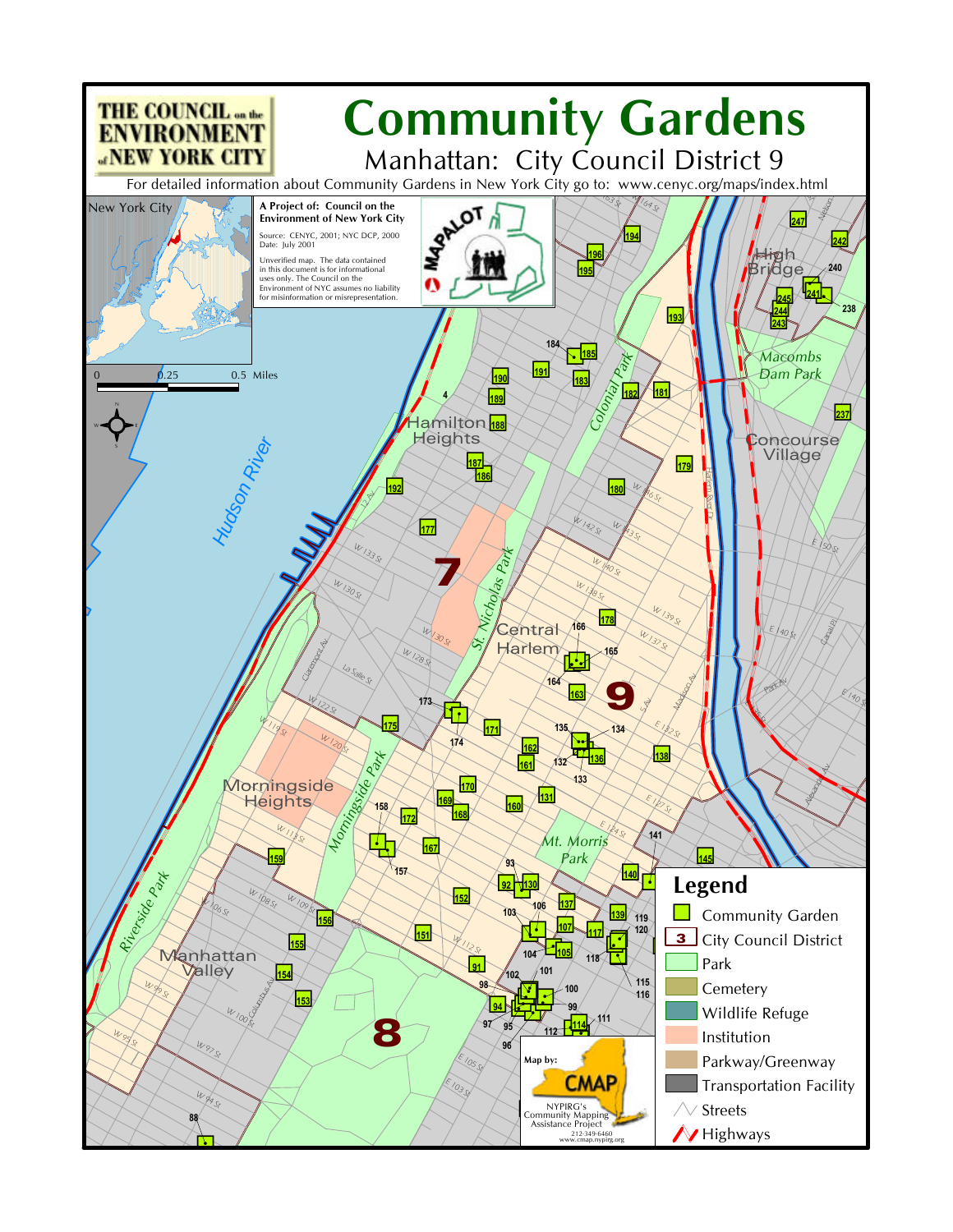

## **Community Gardens**

For detailed information about Community Gardens in New York City go to: www.cenyc.org/maps/index.html

## Manhattan: City Council District 9

| <b>IDGARDEN NAME</b>                                                           | <b>ADDRESS</b>                           |
|--------------------------------------------------------------------------------|------------------------------------------|
| 91 P.S. 185/208M                                                               | 20 W. 112th Street                       |
| 92 P.S. 207/149                                                                | 34 W. 118th Street                       |
|                                                                                |                                          |
| 93 Children's Aid Society/Dunlevy Milbank<br>Children's Center                 | 14-32 West 118th Street 10026            |
| 96 Jirasol Association                                                         | 75-77 E. 110th Street                    |
| 97 Pueblo Unido                                                                | 1659 Madison Avenue                      |
| 98 Little Blue House                                                           | 1675 Madison Avenue                      |
| 99 Friendly Garden                                                             | 95 E. 111th Street                       |
| 100 Villa Santurce Jardineras                                                  | 74 E. 112th Street                       |
| 106116th Street Block Assoc.                                                   | 8 E. 116th St., E/O 5th Ave.             |
| 107 Peaceful Valley                                                            | 50-52 E. 117th Street                    |
| 130 Children's Aid Soc. Garden/The Sowers                                      | 21 West 118th Street                     |
| 131 Rice H.S. Env. Club/Mother Hale's Garden                                   | 77 W. 124th Street                       |
| 132 The Rev. Linnette C. Williamson Memorial Park 71 W. 128th Street<br>Assoc. |                                          |
| 133 Unity Park                                                                 | 53-55 W. 128th Street                    |
| 134 Rev. Linnette C. Williamson Memorial                                       | 52 W. 129th Street                       |
| 135 Harlem Village Garden                                                      | 53-55 W. 129th Street                    |
| 136 Bishop House/Urban Gardens                                                 | 21-27 W. 128th Street                    |
| 137 Fountain of Living Waters Minister Church                                  | 1816-1822 Madison Avenue                 |
| 138 United Block Assoc.                                                        | 54-50 East 131st Street                  |
| 140 Jackie Robinson Tenant Assoc.                                              | 103 East 122nd Street                    |
| 141 Life Spire/CRMD, Inc.                                                      | 2015 Lexington Avenue                    |
| 151 New Hope Garden                                                            | 132 W. 112th Street                      |
| 152 Minority Task Force On Aids                                                | N/S W. 115th St./W/O Lenox Ave.          |
| 157 Garden of Love                                                             | 302-304 W. 116th Street                  |
| 158 Manhattan Ave. Comm. Garden                                                | 318 W. 116th Street                      |
| 159 West 111th St. People's Garden                                             | 1036-53 Amsterdam Avenue                 |
| 160 New 123rd Street Block Assoc.                                              | 112,114 & 116 W. 123rd Street            |
| 161 West Harlem Env Action/125th St Oasis                                      | 125th St b/w Adam Clayton Powell & Lenox |
| 162 Henry Rivera Children's Garden                                             | 142 W. 127th Street                      |
| 163 West 132nd St. Bl. Assoc., Inc.                                            | 108-114 W. 132nd Street                  |
| 164 Ada Jane Scott Memorial Committee                                          | 155-159 W. 133rd Street                  |
| 165 Success Garden/P.S 175/IS 275                                              | 116 - 122 West 134th Street              |
| 166 Margaret Banks Memorial Committee                                          | 126 West 134th Street                    |
| 167 Action For Comm. Empowerment                                               | 215 W. 117th St./143-145 St. Nicholas    |
| 168 P.S. 76                                                                    | 203 W. 120th Street                      |
| 169 Five Star Block Assoc.                                                     | 250, 252 W. 121st Street                 |
| 170 The Joseph Daniel Wilson Memorial Gardens                                  | 219 W. 122nd Street                      |
| 171 C.S. 154                                                                   | 250 W. 127th Street                      |